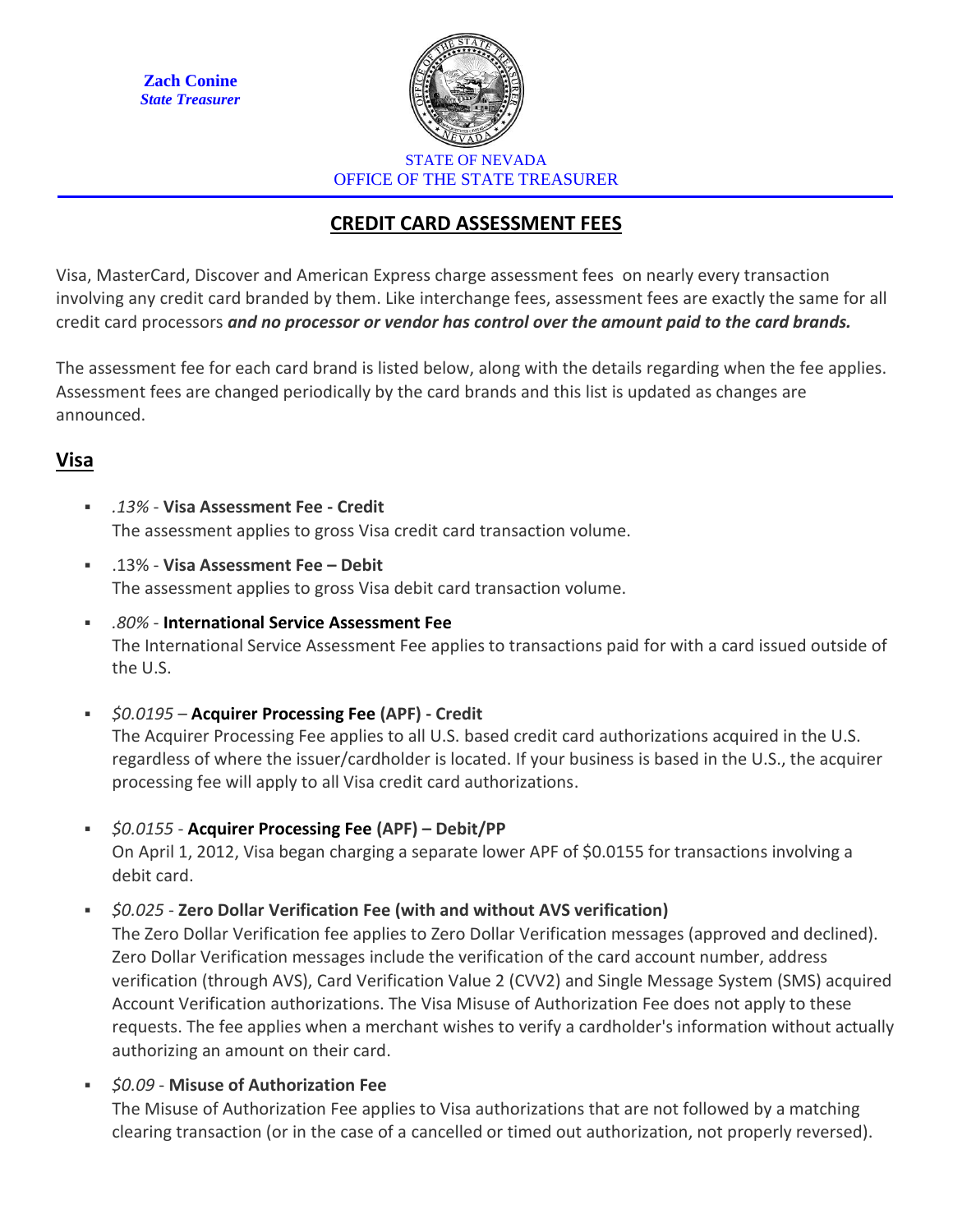#### ▪ *\$0.20* - **Zero Floor Limit Fee**

Visa's Zero Floor Limit applies to cleared transactions that can't be matched to a previously approved or partially-approved authorization. In short, it applies to settlement transactions submitted without a proper authorization.

#### ▪ *\$0.10 -* **Transaction Integrity Fee (TIF)**

On April 13, 2012, Visa began charging a Transaction Integrity Fee (TIF) of \$0.10 on transactions involving Visa debit and prepaid cards that do not meet CPS requirements.

#### ▪ *Variable* - **Fixed Acquirer Network Fee (FANF)**

Effective April 1, 2012, the FANF is a monthly fee that varies based on processing method, number of locations and gross sales volume. This is the most substantial assessment fee by a large margin because it is based on all of the State's locations and volume as a whole. This fee fluctuates due to volume, but the average is currently \$55 to \$70 per merchant account location and appears on statements as 'VISA NETWORK FEE.'

▪ \$0.01 - **Partial Authorization NP Fee** This fee is for automated Fuel Dispenser transactions when the authorization is partial or missing.

### **MasterCard**

- *.1275%* **Assessment** (Transactions less than \$1,000) This assessment applies to gross MasterCard transaction volume.
- *0.02%* **Acquirer Brand Volume Fee** (Transactions greater than \$1,000) This assessment does not apply to signature debit transactions regardless of size.
- *0.01% –* **Digital Enablement Fee** (0.01% of the dollar volume amount of transaction) Effective January 5, 2015, the Digital Enablement Fee, which protects users from fraud, is assessed on accounts for MasterCard consumer credit, commercial and signature debit 'Card Not Present' sales. Fees are noted in the "fee" section of the statement. Card Present transactions will not be affected.
- *.60%* **Cross Border Assessment Fee** (Domestic) The domestic Cross-Border Assessment Fee applies to U.S. acquired transactions paid for with a card issued outside of the U.S. and settled in USD (U.S. dollars)
- *1%* **Cross Border Assessment Fee** (non USD) The Cross-Border Assessment Fee - non USD applies to non U.S. acquired transactions paid for with a card issued and settled outside of the U.S.
- *\$0.0195* **Network Access Auth Fee (NABU)** This fee applies to authorization transactions from US cardholders.
- *\$0.0195* **Network Access Settlement Fee** MasterCard's fee is charged on each authorization transaction submitted to MasterCard's network for settlement.
- *\$0.025* **Account Status Inquiry Fee - Intraregional** The Account Status Inquiry Fee is charged for transactions where a merchant authorizes an amount on a cardholder's account and validates aspects of his/her account. Account status inquiry transactions may include requests for address verification service (AVS), card validation code (CVC2), or both where the merchant and cardholder are in the same region.